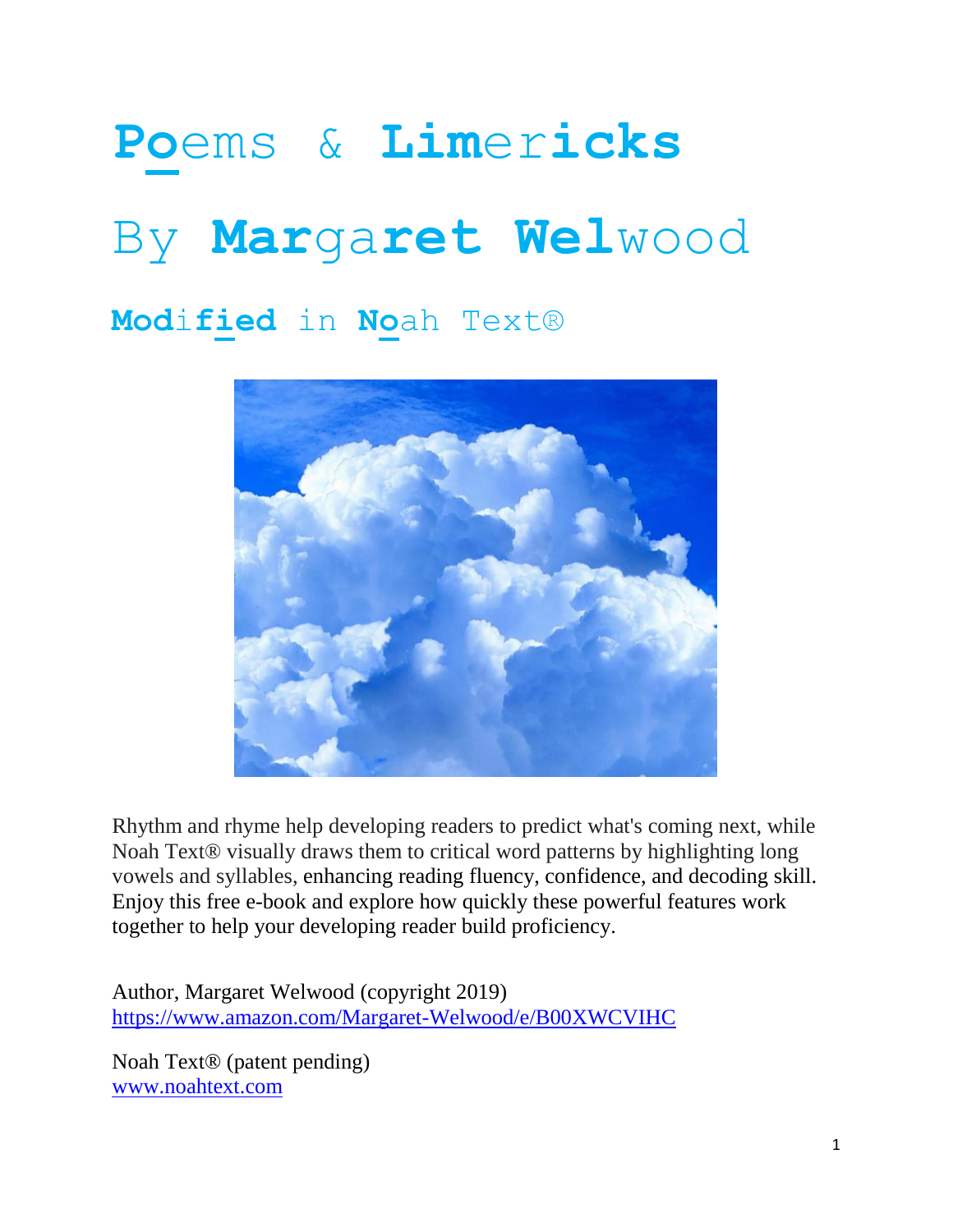# The **Jour**ney



A snake, he went a-**wind**ing down the road **a**lone. Sad and **lone**ly, on he wound, as cold and gray as stone.

**Un**til he saw a **hum**ming**bird** she **hov**ered **o**ver**head**. "Why go **a**lone?" the bright bird chirped. Let's go as two **in**stead."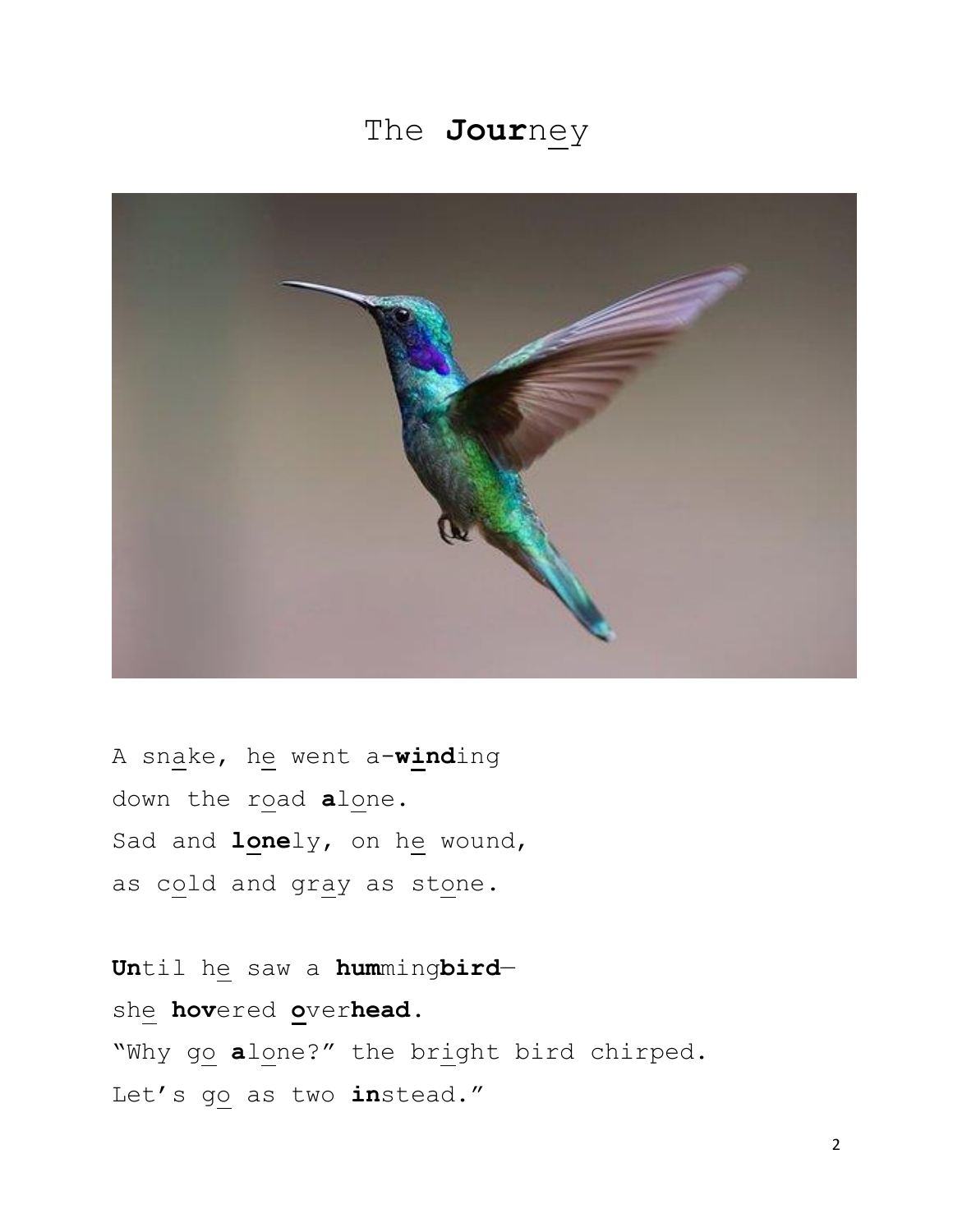So down the **wind**ing road they went, one low and one up high. The **friend**ly road **be**low them stretched **be**neath the bright blue sky.

Soon much to their **de**light they saw a striped and **danc**ing bee. She buzzed **a**round the snake and bird, "Won't you please come with me?"

The bird flew high, the bird flew low. The bee danced **o**ver**head**. The snake wound high, the snake wound low. None **fol**lowed and none led.

Then much to their **sur**prise they saw a sad and **spot**ted cow. "I'd like to find a friend," she said. "I've no **i**de**a** how."

"So join us," said the **danc**ing bee. "Yes, join us," said the bird. "Could I? Could I, please?" she asked. "Of course!" was what she heard.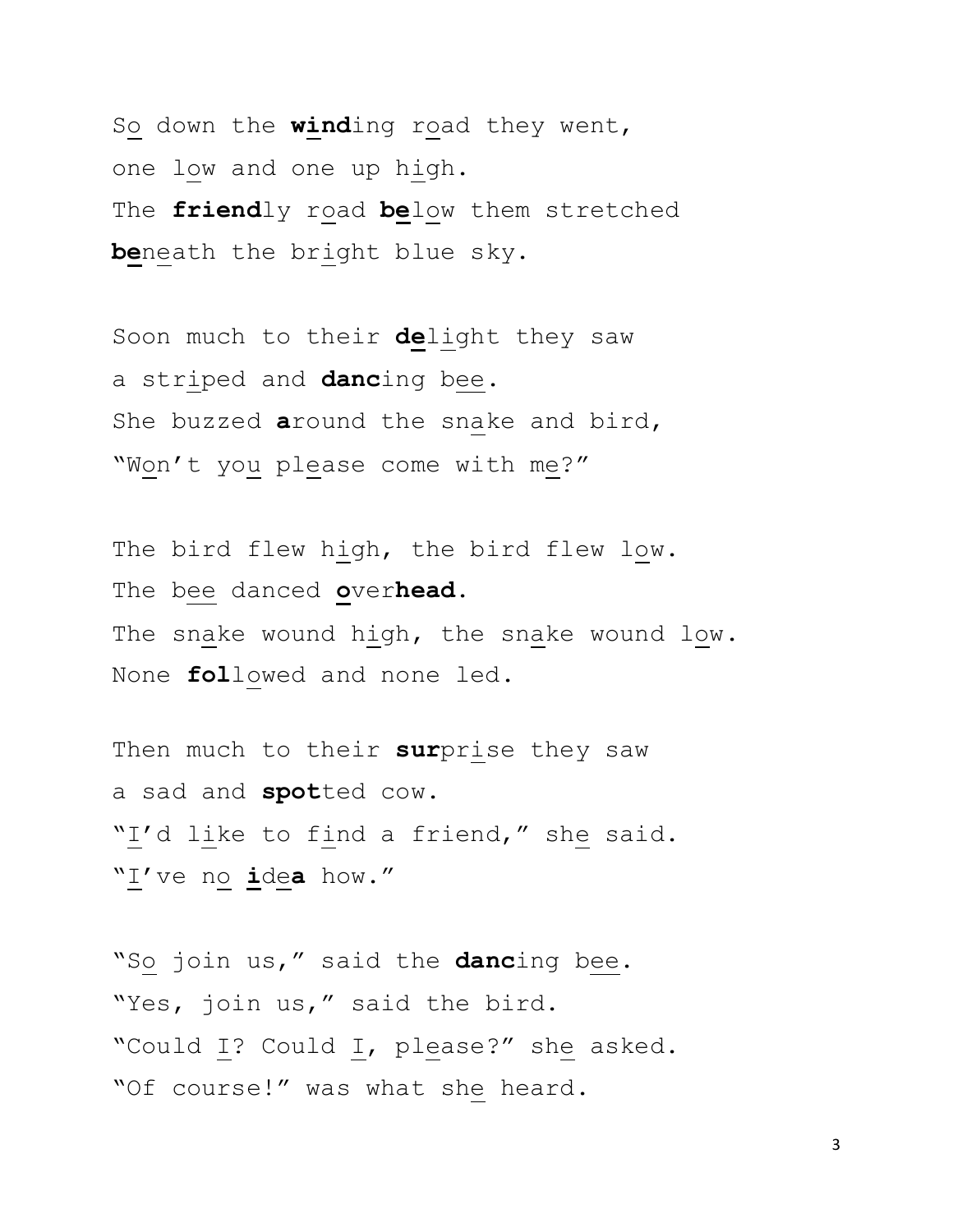They **bare**ly heard the **ti**ny snail. His voice was sad and low. "I'll **nev**er have a friend," he moaned. "They all say I'm too slow."

The **friend**ly cow, she bowed her head **un**til it reached the ground. "Climb up," she said, "and take a ride." He climbed, and looked **a**round.

**A**long the **friend**ly road, one danced. **An**oth**er** wound. One flew. One took a ride. One took a walk. And how their **friend**ship grew!

Then Snail, as **look**out, saw it first a **li**on in the way. He smacked his lips and growled low. He thought, "I see my prey!"

And then they heard the **li**on roar. The cow said,  $\sqrt{1}$  must run!" But Bee said "Wait!" and Bird said "Stop!" And Snake said "All for one."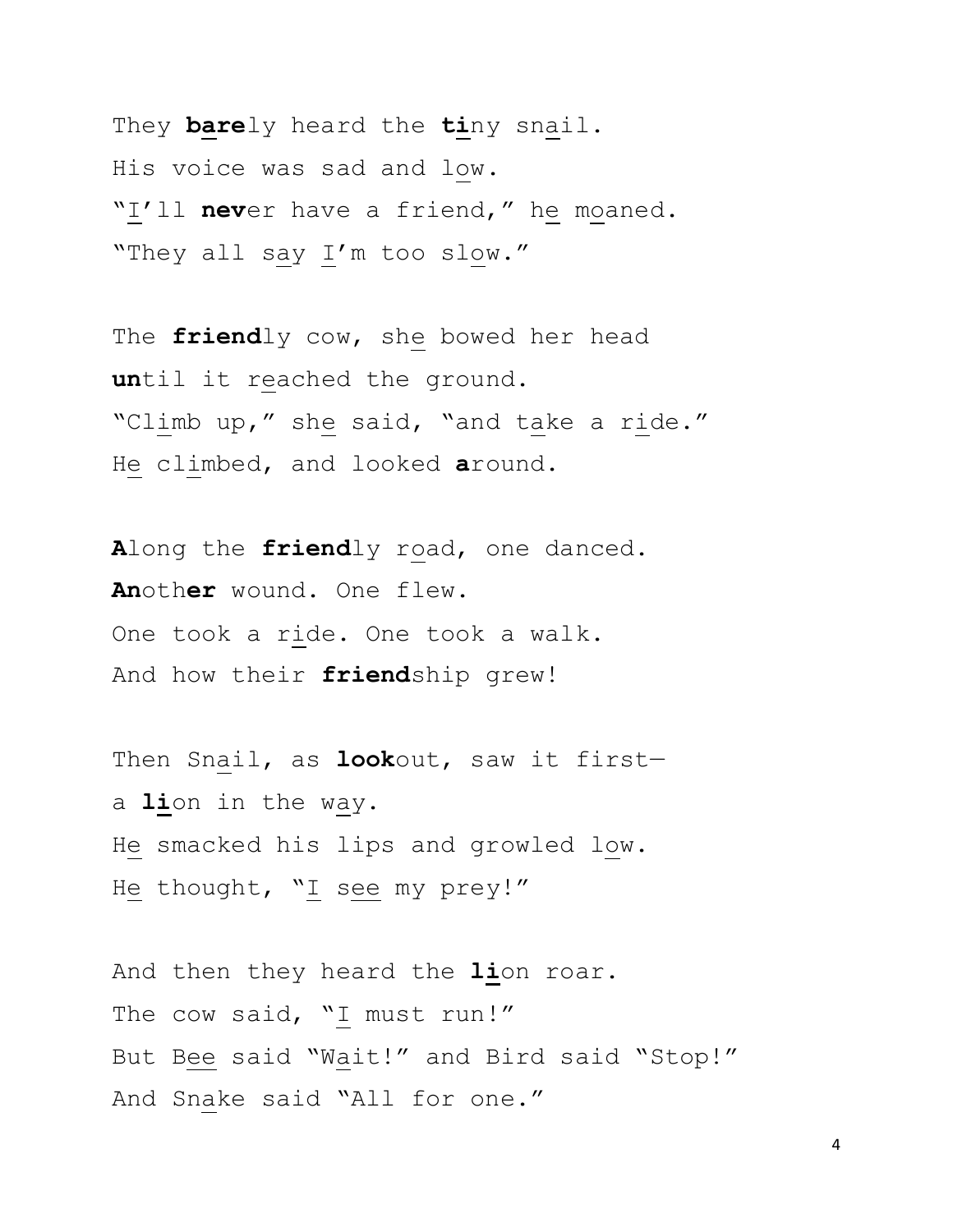"Now I'm a **mis**sile," trilled the bird. "Me too," shrieked Bee. "**Bal**lis**tic**!" Could **Li**on feast on **Spot**ted now? His mood turned **pes**si**mis**tic.

They dive-bombed **Li**on's nose and ears **e**nough to make him reel, while Snake and Snail each claimed a place at **hun**gry **Li**on's heel.

The **hov**er**craft a**round his nose, the **buzz**ing in his ears, and Snake and Snail both poised to strike **con**firmed the **li**on's fears.

He shook his head and shook his heel, and loped **to**ward the trees. None saw his face. None heard him roar. He **van**ished with the breeze.

That night the sky grew close and dark. The **au**tumn wind blew cold. "We need to find a place to rest." "Let's try the leaves of gold."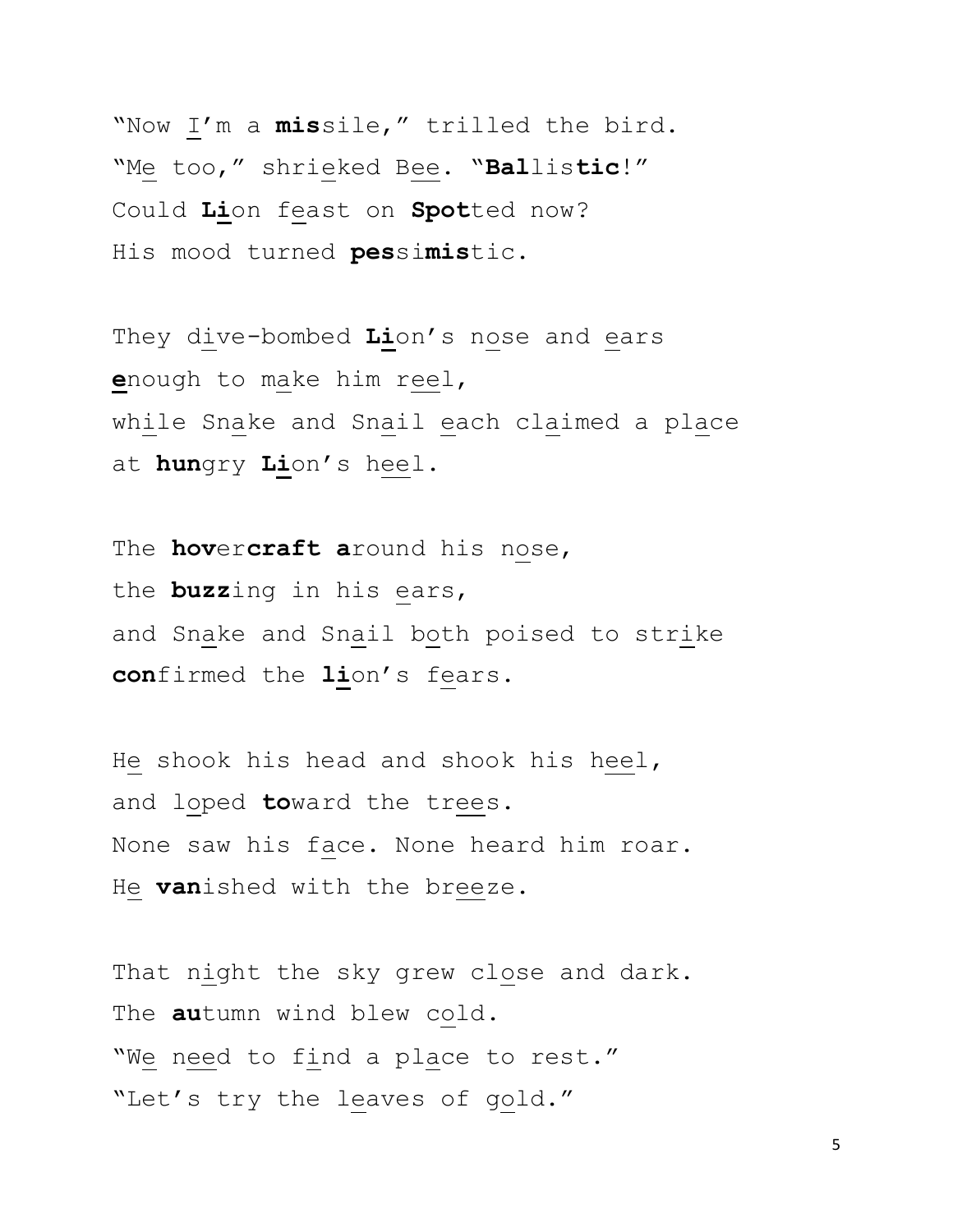The cow lay down. The bird and bee were **nes**tled by her side. The snake curled up. The snail curled in, quite **tuck**ered from his ride.

Through **win**ter's white and **spring**time wind, and **sum**mer's **flow**er show, five **trav**elled down the **friend**ly road with **hap**py talk and hearts **a**glow.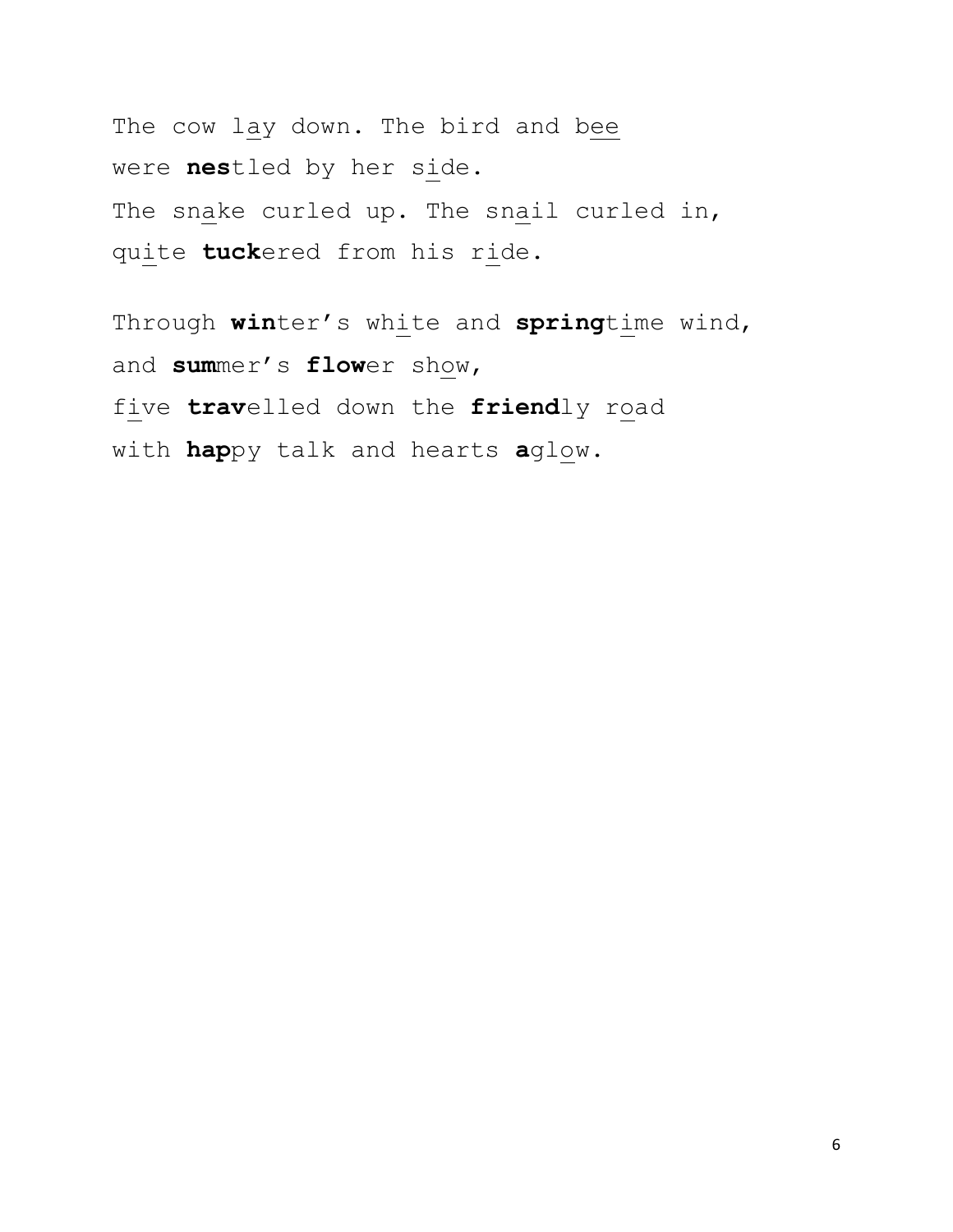## What **Hap**pened That Night



One day all the **crea**tures got in a big fight. It **start**ed at dawn and it **last**ed till night.

"I'm wise!" screeched the owl. "You're not," squealed the boar. "If you keep up this **boast**ing, there's **go**ing to be war."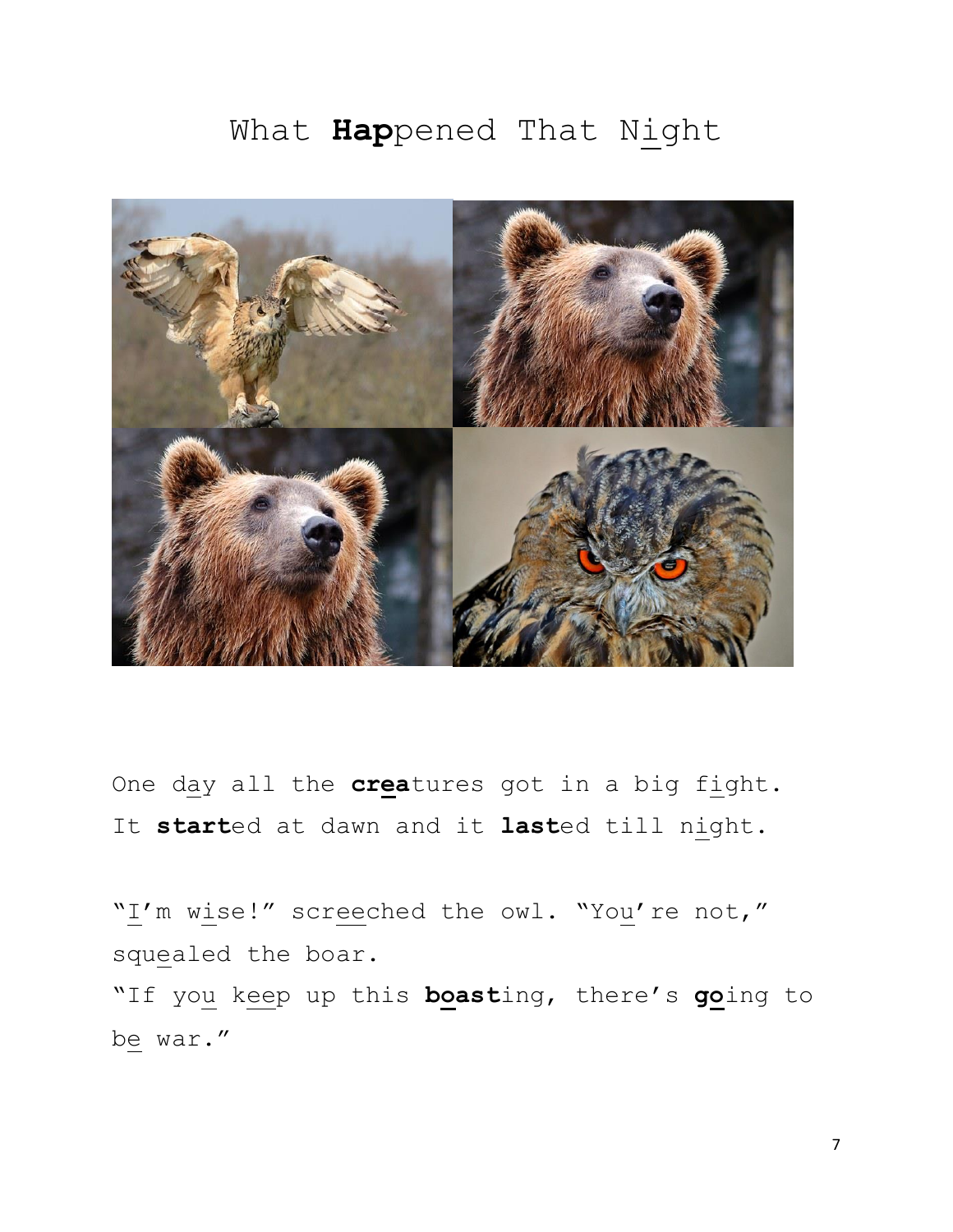The duck sneered, "I fly and you don't," at the bear.

He roared, "I eat birds," and that gave her a scare.

The fox bragged, "I'm sneaky, I'm smart, and I'm quick." The deer hissed, "Be gone, or I'll give you a kick."

What happened that night changed their lives **ev**er**more**—

the birds and the bear, and the fox, deer and boar.

Some **camp**ers **for**got to **ex**tin**guish** their flames. The **crea**tures **for**got all their big, **boast**ful claims.

As the wind fanned the flames and they reached to the sky, And the trees turned to ash, **crea**tures knew they could die.

8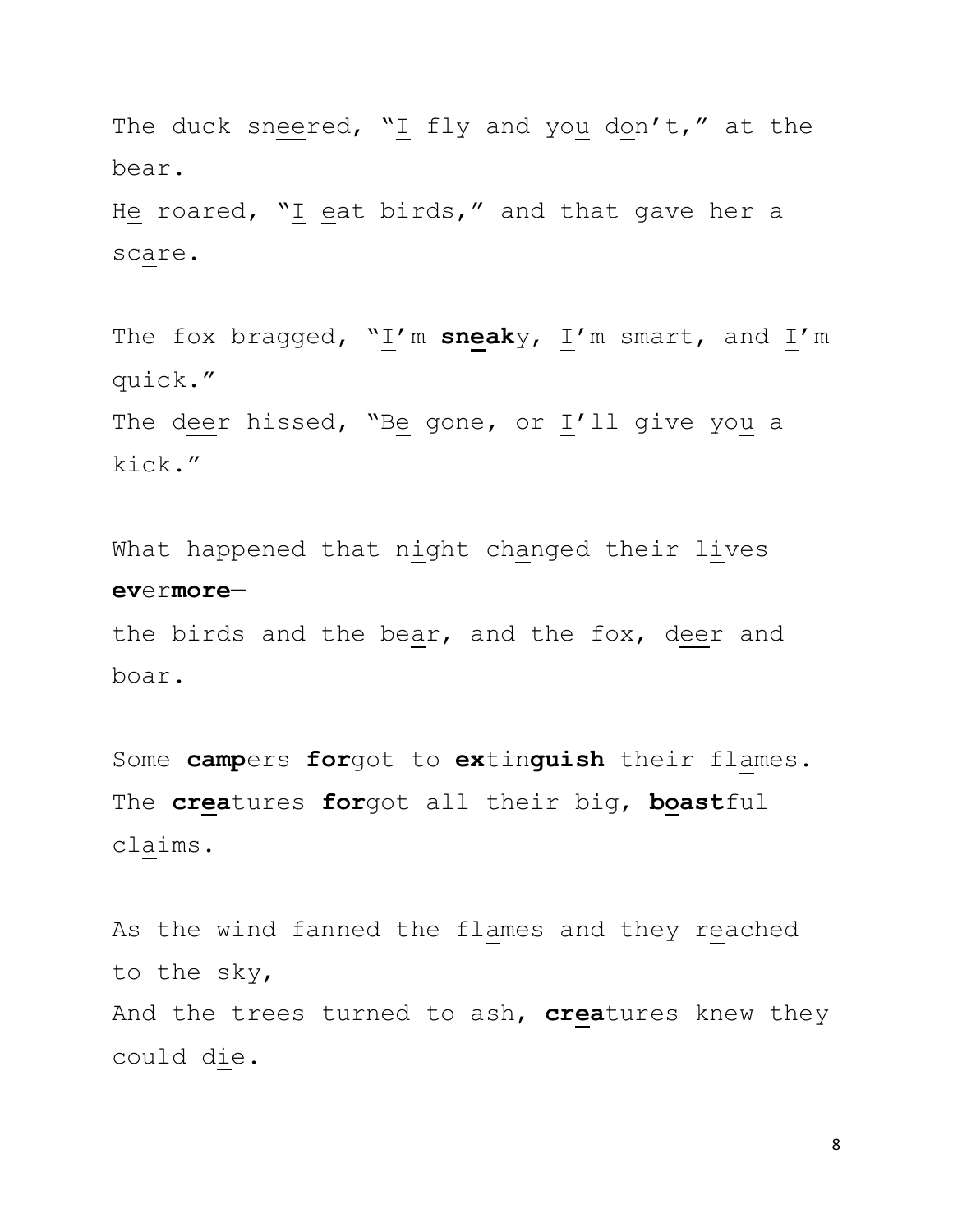"You're **fast**er than me," cried the fox to the deer.

She said, "Hop on my back, and I'll run far from here."

"Can you **car**ry my **ba**by way up in the sky?" The boar begged the owl, who said, "I will try."

The duck told the bear, "I'll be **look**out for you." The bear said, "I'll **fright**en the next **hunt**ing crew."

The **ba**by was saved as the owl flew fast, The duck helped the bear till the **dan**ger was past.

The deer took the fox. There was **noth**ing to fear.

The **wis**dom in **help**ing each **oth**er was clear.

By the time it had rained and the fire was out, they knew they'd stay friends. There was **nev**er a doubt.

9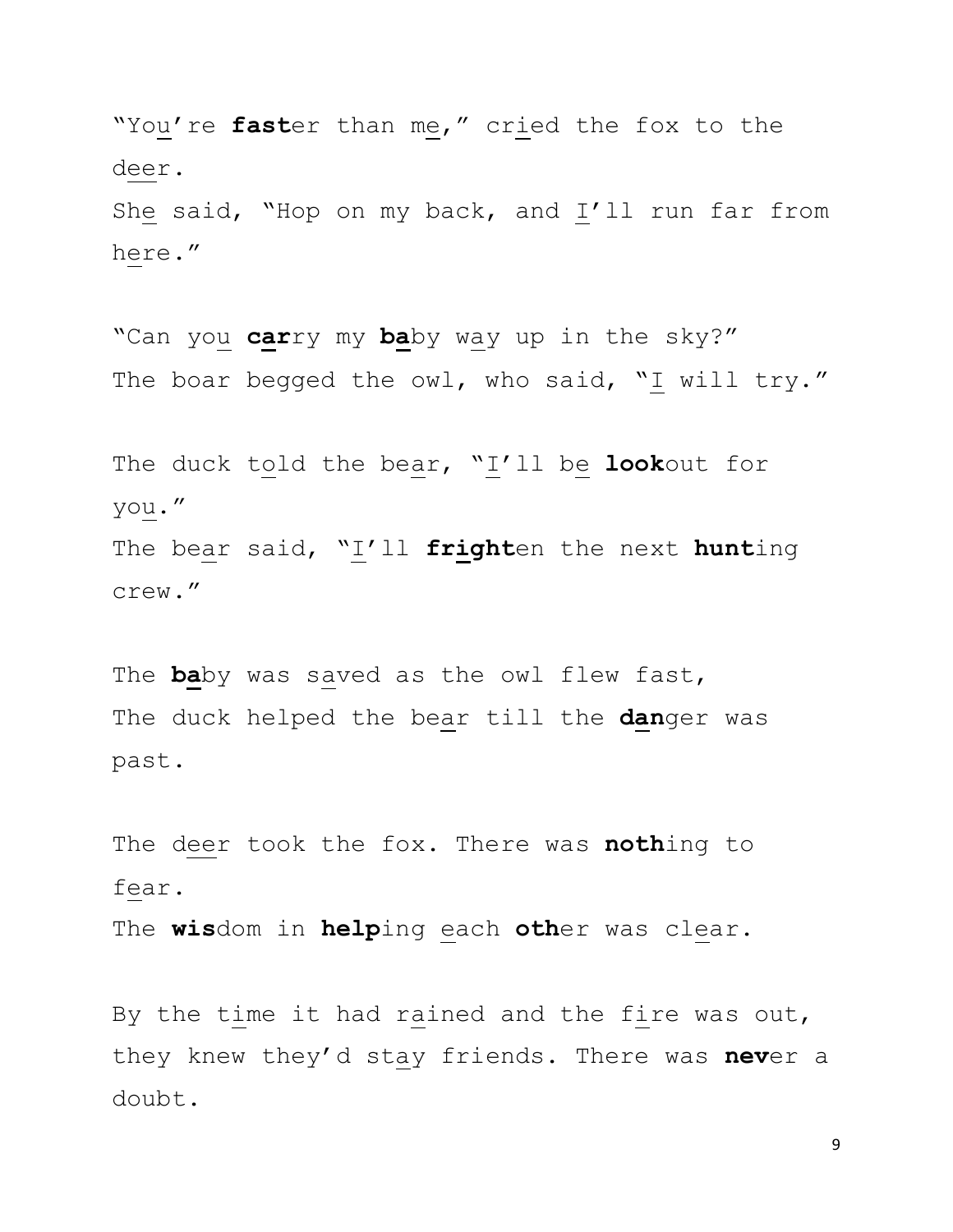For what **hap**pened that night changed their lives **ev**er**more**—

the birds and the bear, and the fox, deer and boar.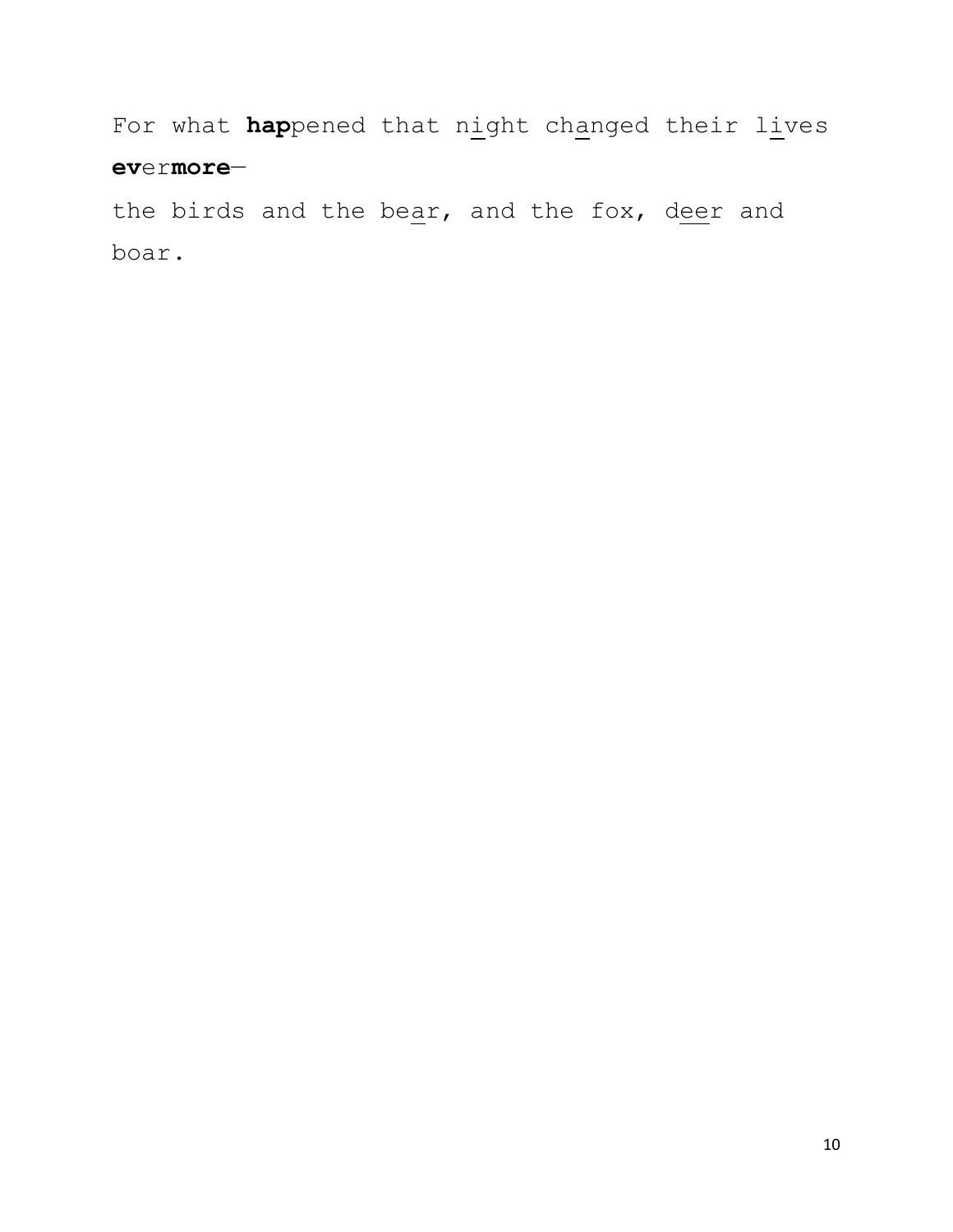# There Once Was a **Stu**dent Named **Het**ty



There once was a **stu**dent named **Het**ty Who did all her math in **spa**ghet**ti**. When it hit the fan, She said, "Man, oh, man! "My **e**qua**tions** and sums are **con**fet**ti**."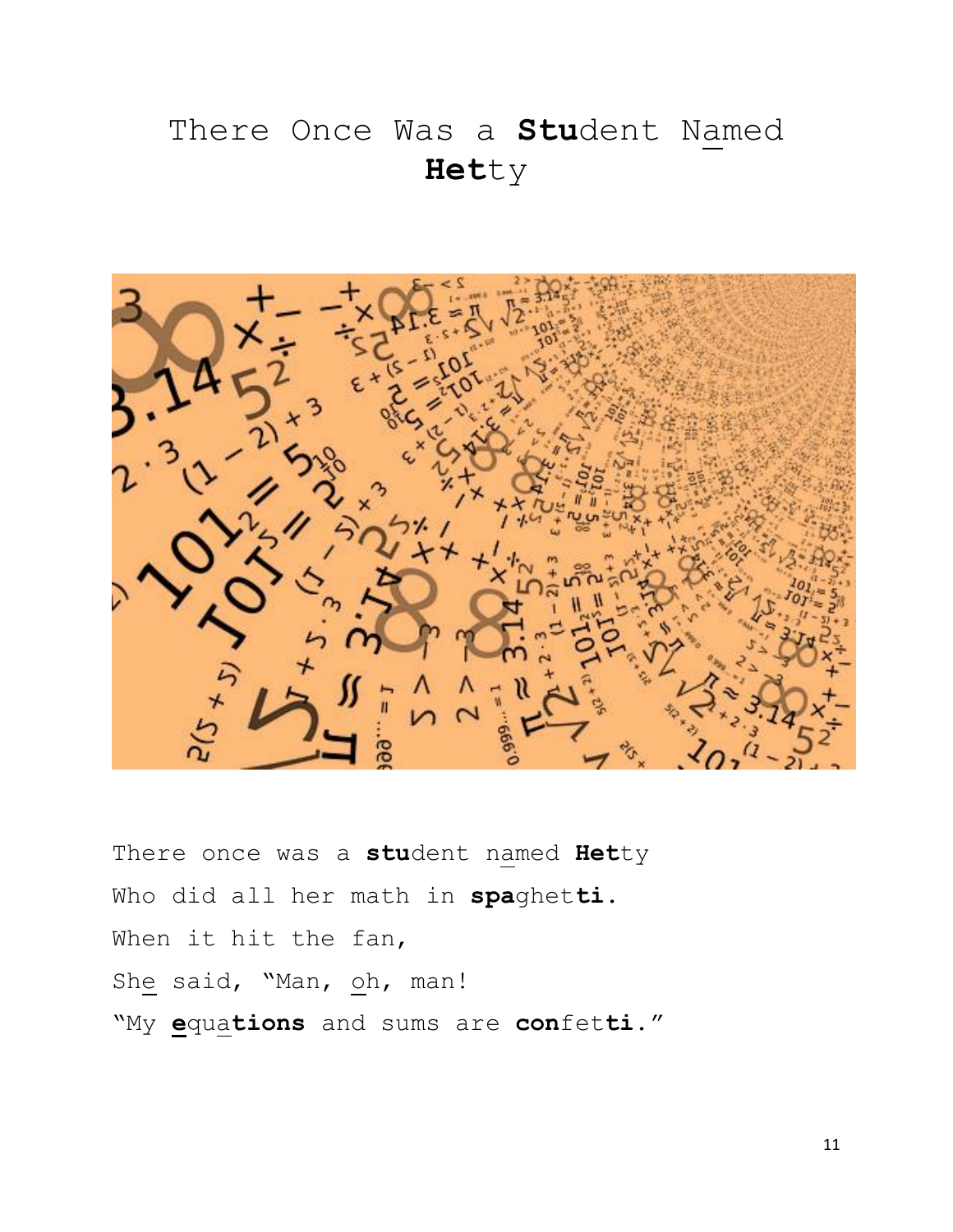## There Once Was a **Sing**er Named Lil



There once was a **sing**er named Lil Whose voice was so utterly shrill, It cracked **win**dows and doors, And it **shat**tered stone floors. Now that takes **in**cred**i**ble skill!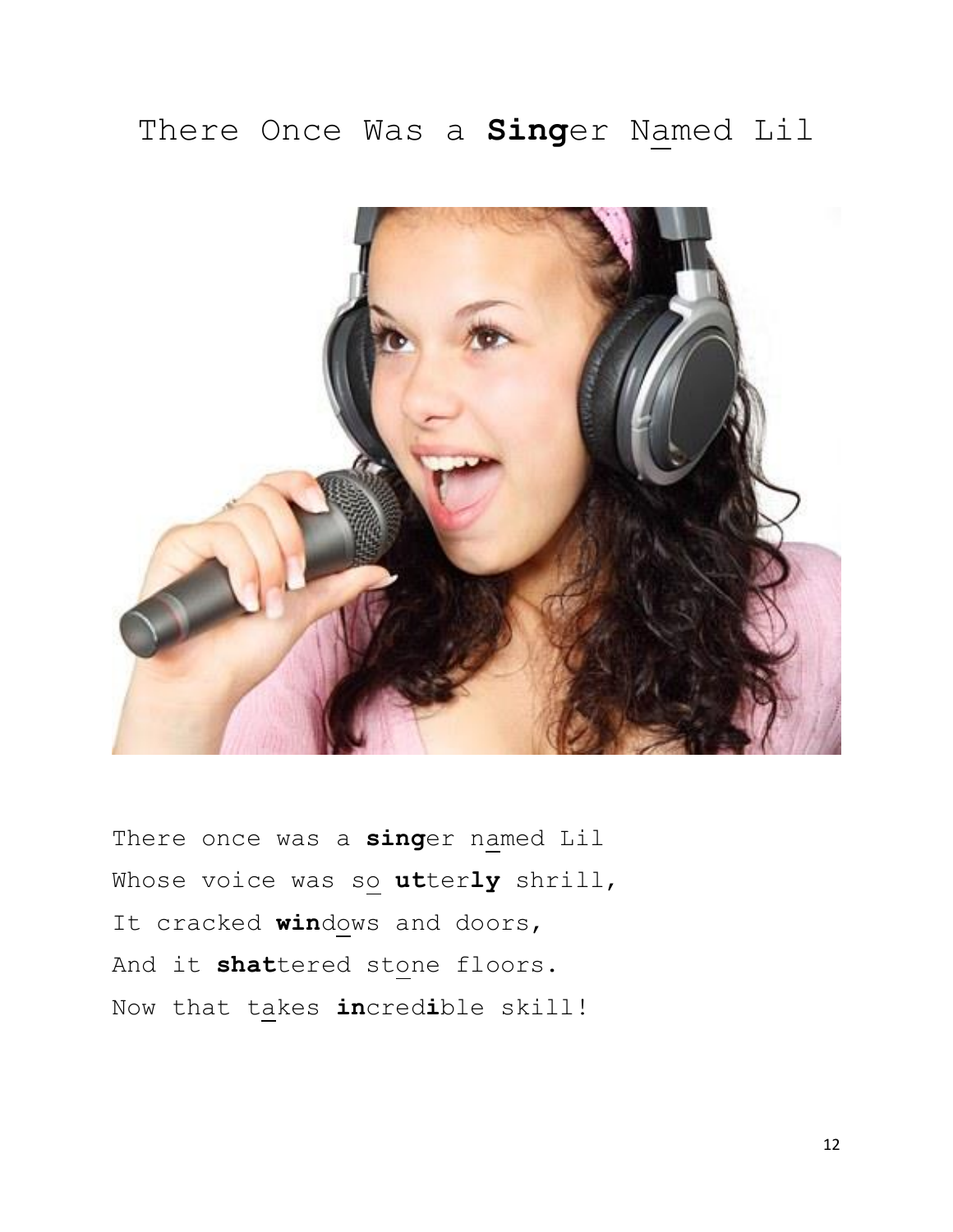#### The **Farm**er's **Lull**a**by**



**Snug**gle down, **lit**tle one, **snug**gle down, for the **rab**bit's in the hay with her **ba**bies soft and gray. **Snug**gle down, **lit**tle one, **snug**gle down.

Close your eyes, **lit**tle one, close your eyes, for the **flow**ers are all **clos**ing and the **ba**by calves are **doz**ing. Close your eyes, **lit**tle one, close your eyes.